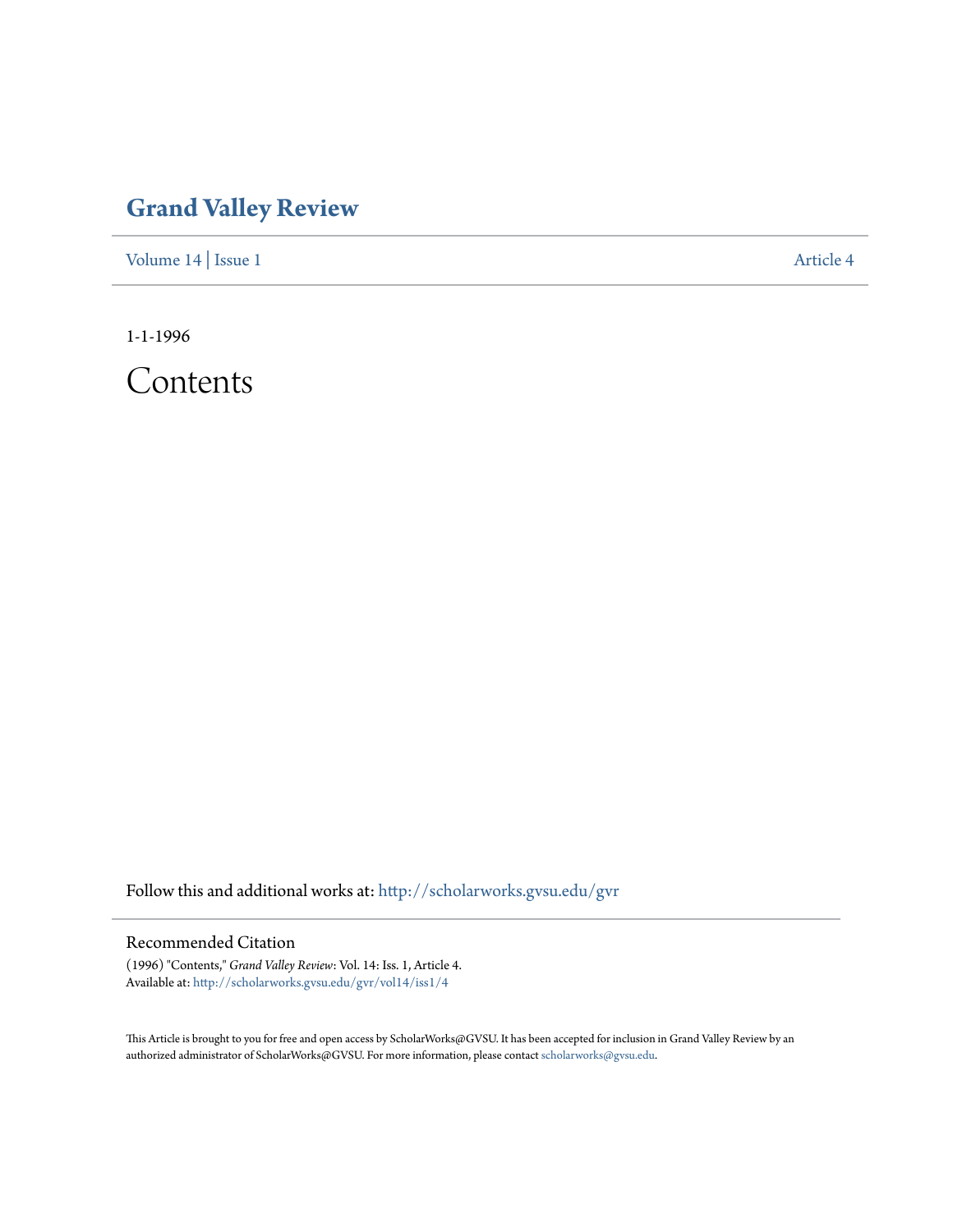## **CONTENTS**

| Making GVSU Work, by Diana Pace, Bart Merkle, and Kathleen Blumreich 1       |  |
|------------------------------------------------------------------------------|--|
| Reflections on the Assessment Conference, February 8 and 9, 1996,            |  |
|                                                                              |  |
|                                                                              |  |
|                                                                              |  |
|                                                                              |  |
|                                                                              |  |
| Confessions of a Closet Thespian or How I Have Managed to Keep               |  |
|                                                                              |  |
|                                                                              |  |
|                                                                              |  |
| Toward Teaching Excellence: The Seidman School of Business                   |  |
|                                                                              |  |
| Persuading At-Risk Students to Seek Appropriate Help, by Jacqueline Hill  32 |  |
| Workshop Report Using Film/TV in the Classroom, by Barbara Roos  37          |  |
| No Place to be Somebody: Black Students in Predominantly                     |  |
|                                                                              |  |
|                                                                              |  |
|                                                                              |  |
|                                                                              |  |
|                                                                              |  |
|                                                                              |  |
|                                                                              |  |
|                                                                              |  |